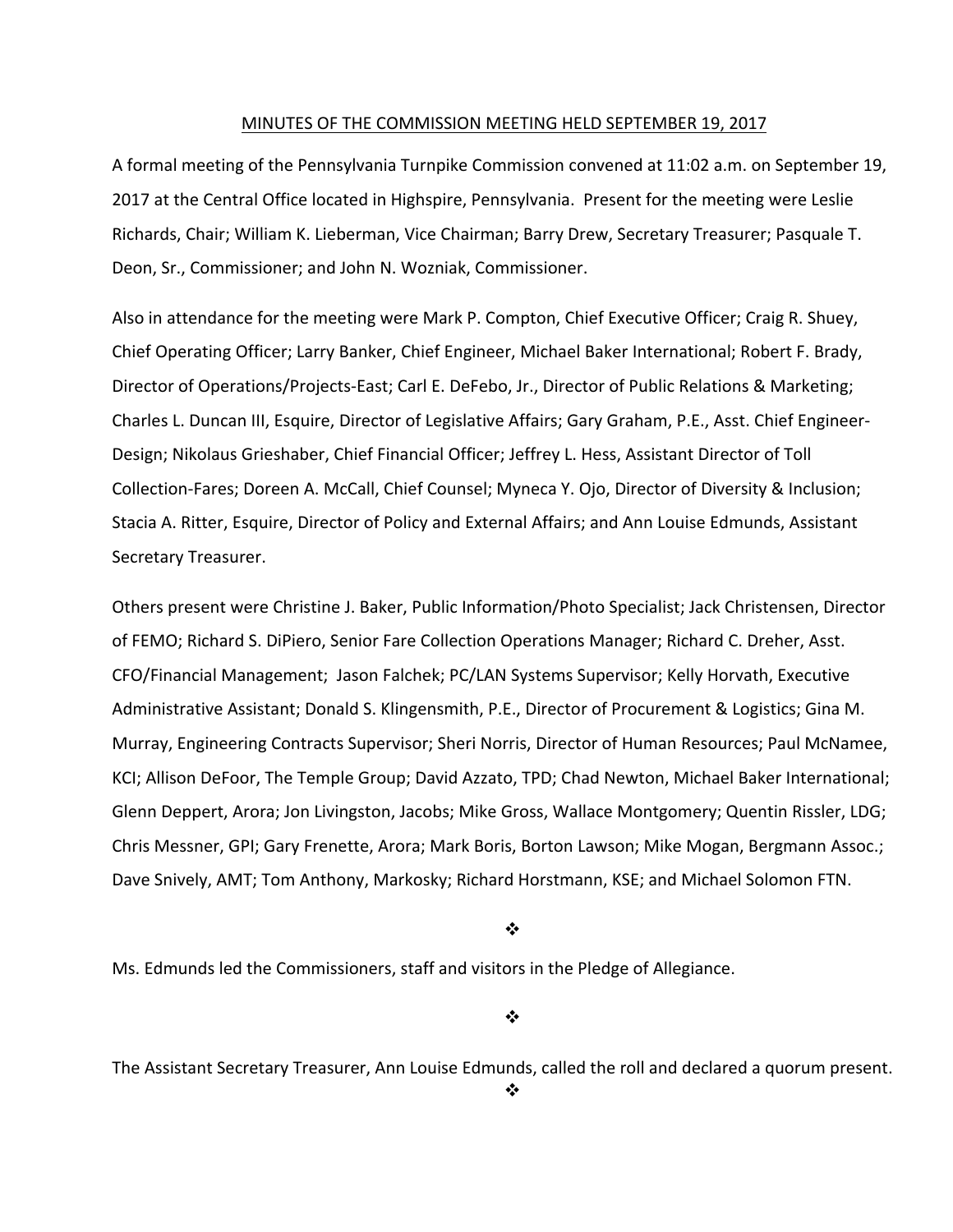# MINUTES OF THE MEETING‐SEPTEMBER 19, 2017 **2** | Page

### SUNSHINE ANNOUNCEMENT

The Commissioners met in Executive Session prior to today's Formal Agenda Session to consider matters of Personnel, which included a promotion, termination, new hires, and vacancies. The Commissioners also discussed Docket No. 2017‐WC‐1964, engaged in non‐deliberative informational discussions regarding various actions and matters, which have been approved at previous public meetings.

 $\bullet^{\bullet}_{\bullet} \bullet$ 

### PUBLIC COMMENT

Ms. Edmunds: The public is welcome to address the Commission regarding items listed on the Agenda or other items not listed on the Agenda that are within the Commission's authority or control.

In order to conduct an orderly and effective meeting, all persons wishing to address the Commission should have signed in a requested time to speak. If you have not done so, you are invited to do so at this time.

There were no requests to address the Commission.

❖

#### MINUTES OF THE MEETING

Motion-That the Minutes of the meeting held September 5, 2017 be approved and filed as submitted were made by Commissioner Drew, seconded by Commissioner Wozniak, and passed unanimously.

#### ❖

#### COMMUNICATIONS

Motion‐That the Commission approves the memos received from the Chief Counsel and the Director of Procurement & Logistics ‐was made by Commissioner Drew, seconded by Commissioner Wozniak, and passed unanimously.

 $\bullet^{\bullet}_{\bullet} \bullet$ 

#### PERSONNEL

Motion‐That the Commission approves the Personnel as amended‐ was made by Commissioner Drew, seconded by Commissioner Wozniak, and passed unanimously.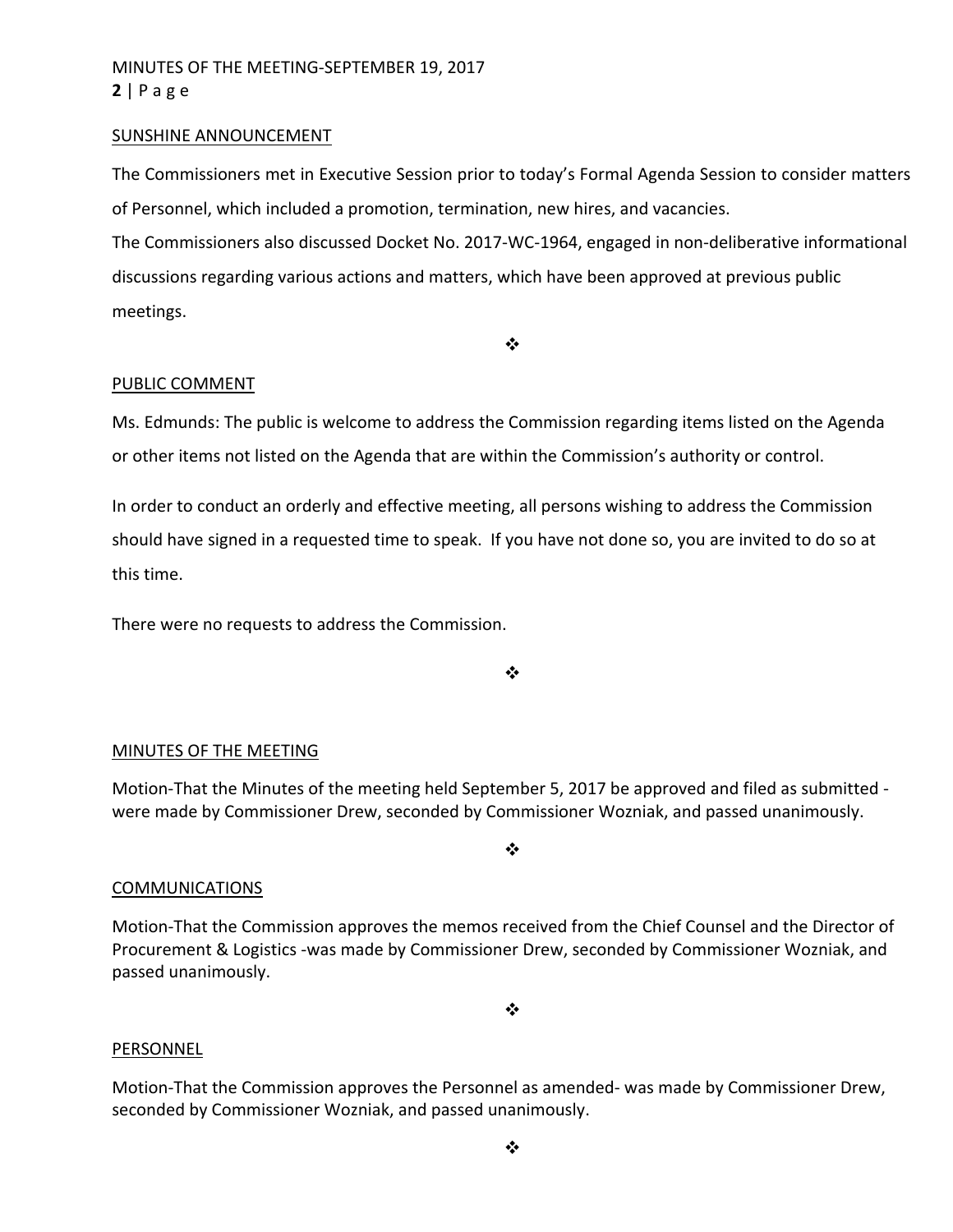# MINUTES OF THE MEETING‐SEPTEMBER 19, 2017 **3** | Page

### UNFINISHED BUSINESS

No Unfinished Business to consider.

 $\cdot$ 

## NEW BUSINESS POOLS

Motion‐That the Commission authorizes the establishment of pools from which underwriter services will be selected to provide professional and other specialized services; and approval to include the selected qualified firms in the following pools:

- Senior Book-running Manager
- Co-manager

‐was made by Commissioner Drew, seconded by Commissioner Deon, and passed unanimously.

❖

## AGREEMENTS

Motion‐That the Commission approves the negotiation and execution of the Agreements, Work Orders, a Supplement and approve revision of an award for the items listed in memos "a" through "e":

- a. Work Order #36 with TransCore to provide technology, development and support for enhancements on Commission server and backend toll systems, new user requests and tasks required to support various Commission initiatives; at a not-to-exceed amount of \$586,040.00;
- b. Work Order #44 with TransCore to provide hardware, software and installation support for lane infrastructure enhancements on Commission toll systems including the upgrade of multi‐protocol readers, unique test vehicle procurements and DVAS camera upgrades; at a not-to-exceed amount of \$4,954,758.00;
- c. Supplemental Agreement with G. R. Sponaugle & Sons, Inc. for HVAC repair services for the Central Administration Building and the TIP Building, for an additional \$120,000.00 for equipment repair/replacement due to the addition of East Park Drive and unexpected work to the Traffic Operations Center during the 2017 contract year; for a revised not‐to‐exceed amount of \$200,000.00;
- d. Change the award for pre‐employment background screening services, from Inquiries, Inc. to Cisive d/b/a Inquiries Screening due to a change in ownership;
- e. Work Order #47 with TransCore to provide hardware, software and installation support to convert two (2) APM machines at Willow Hill to "No Cash" operation, and fabricate and install four (4) Automated Ticket Processing Machines (ATPMs) in the exit lanes at the Blue Mountain and Fort Littleton Interchanges; at a not‐to‐exceed amount of \$659,952.00.

‐was made by Commissioner Drew, seconded by Commissioner Deon, and passed unanimously.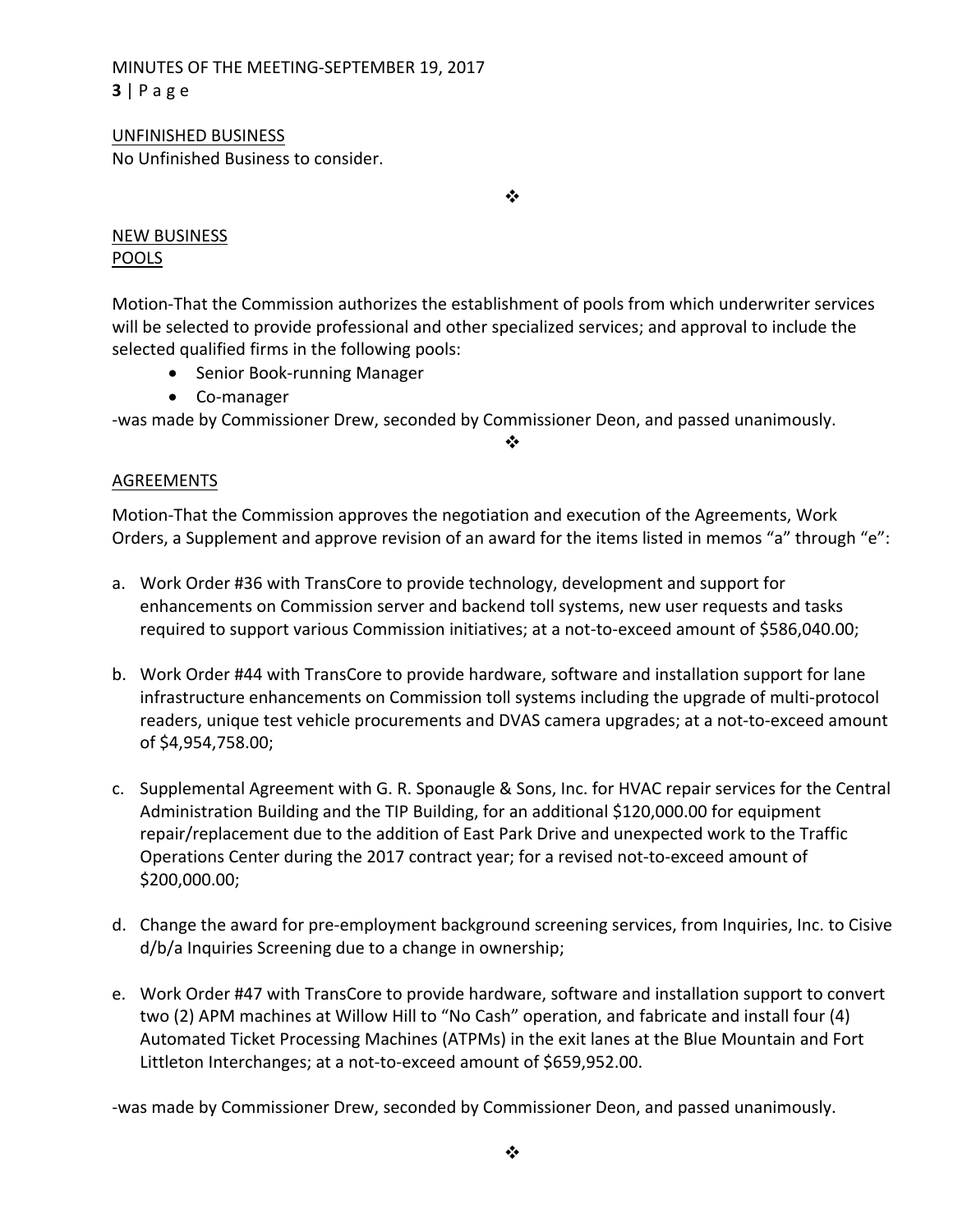### RIGHT‐OF‐WAY REQUESTS

Motion-That the Commission approves the Right-of-Way Request for the items listed in memos "a" through "f":

- a. Approve the plans entitled, "Re‐Establishing and Authorizing Acquisition of Aerial Easement (CSX Transportation, Inc.) for the Replacement of Bridge WB‐211 at Milepost T‐013.10 in Beaver County," as prepared by the Engineering Department for the replacement of Bridge WB‐211 at MP 13.10;
- b. Approve the plans entitled, "Re‐Establishing and Authorizing Acquisition of Aerial Easement (Norfolk Southern Railway Company) for the Replacement of Bridge WB‐211 at Milepost T‐013.25 in Beaver County", as prepared by the Engineering Department for the replacement of Bridge WB‐ 211 at MP 13.25,";
- c. Acquisition of Right‐of‐Way #15034‐C (Anthony P. and Laura L. Stansak), a total take parcel necessary for the total reconstruction project from MP 57.00 to MP 67.00 by authorizing payment of \$105,998.25 representing fair market value, pro‐rated taxes and recording fees to David J. Puzak, Esquire, escrow agent; authorize the appropriate Commission officials to execute the Agreement of Sale and other documents that may be required for closing; authorize the payment of additional statutory damages as calculated by the Right‐of‐Way Administrator and approved by the Chief Counsel; and payment of fair market value to the property owners is contingent upon the delivery of a deed as prepared by the Legal Department;
- d. Acquisition of Right‐of‐Way #6020‐B (Secure Holdings, LLC), a partial take parcel necessary for the Milford Road bridge replacement project at MP 309.00 by authorizing payment of \$14,693.50 representing fair market value and pro‐rated taxes to Secure Holdings, LLC; authorize the appropriate Commission officials to execute the Agreement of Sale and other documents that may be required for closing; authorize the payment of additional statutory damages as calculated by the Right‐of‐Way Administrator and approved by the Chief Counsel; and payment of fair market value to the property owner is contingent upon the delivery of a deed as prepared by the Legal Department;
- e. Lease Agreement and temporary construction easement for Right‐of‐Way #7146‐A (Gilah Properties, LLC), for the construction and operation of a commuter park and ride facility for the I‐ 95/I-276 Interchange project (the facility is a condition of the Record of Decision issued by the FHA) by authorizing payment of \$295,600.00 representing market value (\$55,900.00 per year for the five year lease) and damages for a temporary construction easement; authorize the appropriate Commission officials to execute the Lease Agreement and the Temporary Construction Easement; authorize the payment of additional statutory damages as calculated by the Right‐of‐Way Administrator and approved by the Chief Counsel; and payment of rent and damages to the property owner is contingent upon its delivery of an executed Lease Agreement and Temporary Construction Easement as prepared by the Legal Department;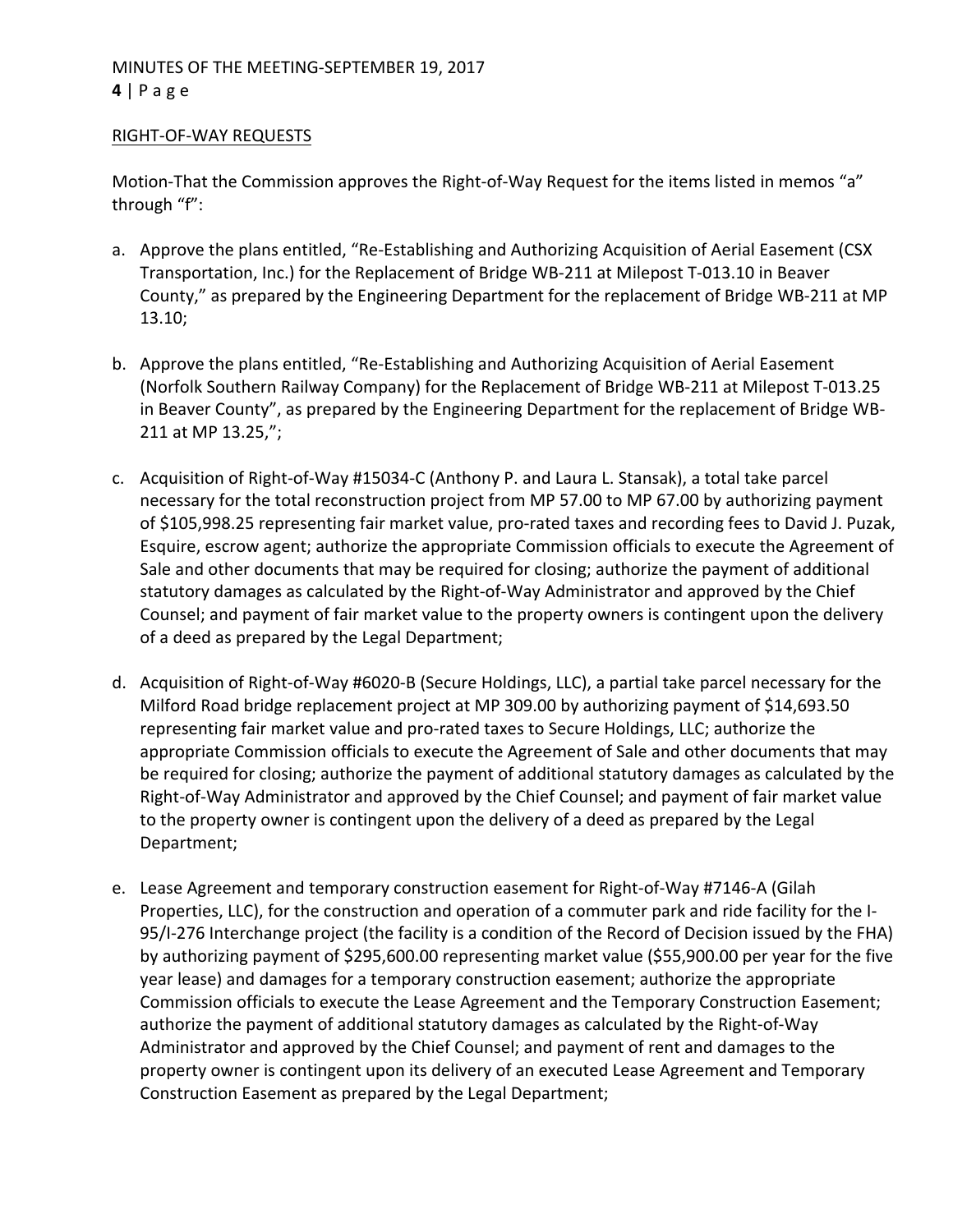# MINUTES OF THE MEETING‐SEPTEMBER 19, 2017 **5** | Page

f. Settlement of Right‐of‐Way #17525 (Mohamed Reza & Heather Nicole Zaltash, and Tram Homes, LLC), a partial take parcel necessary for construction of the Southern Beltway, Rt. 22 to I‐79 by authorizing payment of \$1,500.00 representing full and final settlement of all claims; authorize the appropriate Commission officials to execute the necessary settlement documents; and payment of the settlement funds to the property owners is contingent upon their execution of a settlement agreement and full and final release as approved by the Legal Department.

‐was made by Commissioner Drew, seconded by Commissioner Deon, and passed unanimously.

#### $\cdot$

### ADVERTISING

Motion-That the Commission approves advertising for the items listed in memos "a" and "b":

- a. Spill response provider for coverage from MP 179.50 to MP 286.00;
- b. Aerial mapping services systemwide.

‐was made by Commissioner Drew, seconded by Commissioner Deon and passed unanimously.

#### $\cdot$

### PURCHASE ORDERS

Motion‐That the Commission approves the Issuance of Purchase Orders for landscaping services (October 1, 2017 – September 30, 2019): SLC Lawn, Inc. d/b/a Strauser Nature's Helpers \$400,000.00 District 4

| SLC Lawn, Inc. d/b/a Strauser Nature's Helpers | \$300,000.00 | District 5 |
|------------------------------------------------|--------------|------------|
| TOTAL AWARD:                                   | \$700,000.00 |            |
|                                                | $\sim$       |            |

‐was made by Commissioner Drew, seconded by Commissioner Deon, and passed unanimously.

 $\bullet^{\bullet}_{\mathbf{a}^{\bullet}}$ 

# AWARD OF CONTRACTS

Motion‐That the Commission approves Approve the Award of Contracts for the items listed in memos "a" through "c":

- a. Contract #T‐057.00T001‐3‐06 for the replacement of Bridge WB‐500 and Bridge WB‐500B at MP 59.58, to the lowest responsive and responsible bidder, Beech Construction, Inc.; at a not-toexceed amount of \$10,165,194.71 and a contingency of \$500,000.00;
- b. Contract #EN‐00200‐03‐04 for bridge repairs between MP 236.22 and MP 358.11, to the lowest responsive and responsible bidder, J.P.S. Construction Co., Inc.; at a not‐to‐exceed amount of \$2,500,000.00;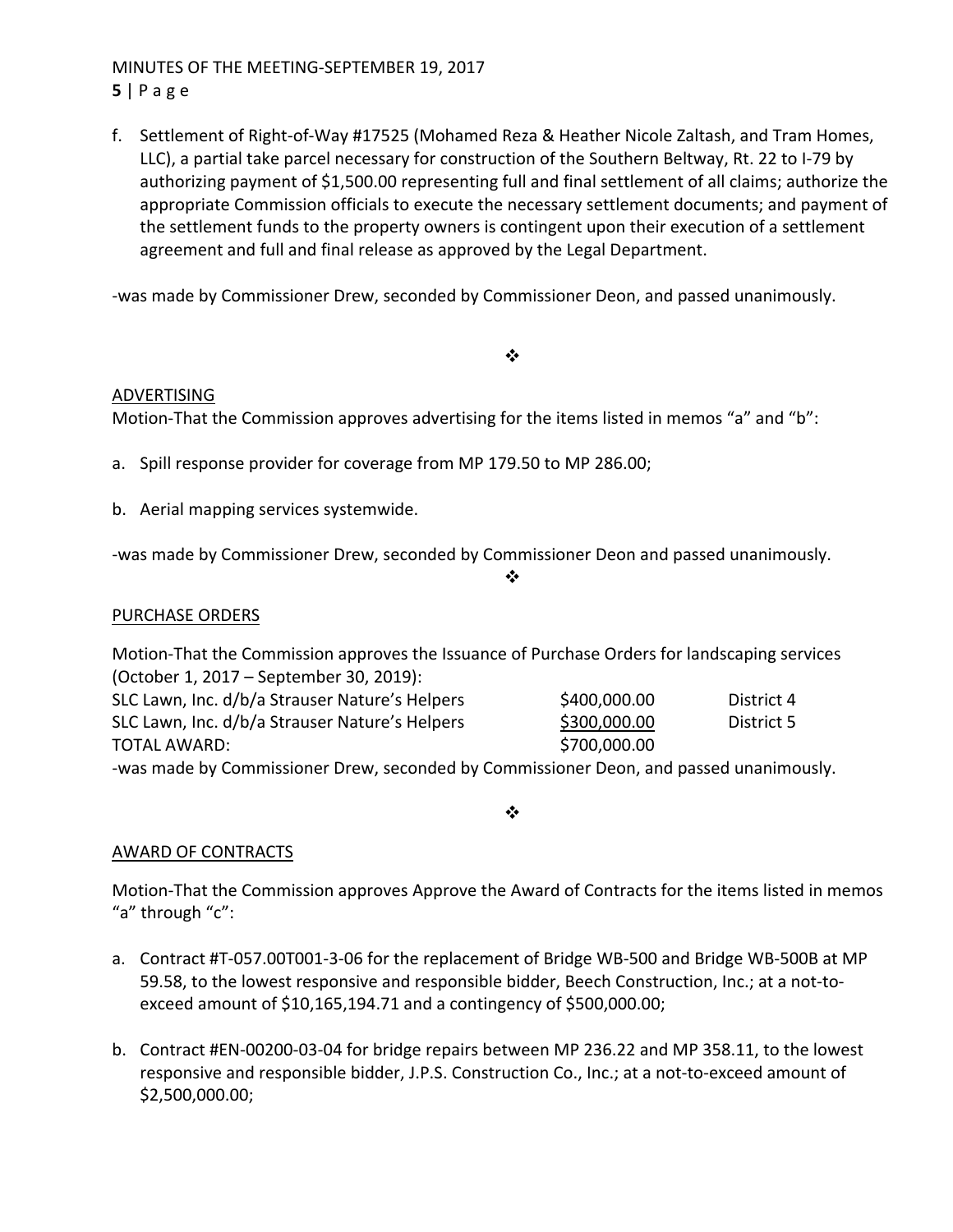# MINUTES OF THE MEETING‐SEPTEMBER 19, 2017 **6** | Page

c. Contract #EN‐00200‐03‐05 for bridge repairs between MP A20.00 and MP A130.64, to the lowest responsive and responsible bidder, J.P.S. Construction Co., Inc.; at a not‐to‐exceed amount of \$2,500,000.00.

‐was made by Commissioner Drew, seconded by Commissioner Deon, and passed unanimously.

 $\bullet^{\bullet}_{\bullet} \bullet$ 

# AWARD OF CONTRACTS

Motion-That the Commission approves the Award of Contracts for the items listed in memos "a" through "c":

- a. Contract #T‐057.00T001‐3‐06 for the replacement of Bridge WB‐500 and Bridge WB‐500B at MP 59.58, to the lowest responsive and responsible bidder, Beech Construction, Inc.; at a not‐to‐ exceed amount of \$10,165,194.71 and a contingency of \$500,000.00;
- b. Contract #EN‐00200‐03‐04 for bridge repairs between MP 236.22 and MP 358.11, to the lowest responsive and responsible bidder, J.P.S. Construction Co., Inc.; at a not‐to‐exceed amount of \$2,500,000.00;
- c. Contract #EN‐00200‐03‐05 for bridge repairs between MP A20.00 and MP A130.64, to the lowest responsive and responsible bidder, J.P.S. Construction Co., Inc.; at a not‐to‐exceed amount of \$2,500,000.00.

‐was made by Commissioner Drew, seconded by Commissioner Deon, and passed unanimously.

### $\bullet^{\bullet}_{\bullet} \bullet$

### PSPC AWARDS

Motion‐That Commission approves the award of services and authorize the negotiation and execution of an agreement with the selected firm for the items listed in memos "a" through "c":

- a. T00010, design services for the replacement of Bridge B‐510 at MP 144.85:
	- Gibson-Thomas Engineering Co., Inc.-AWARDED
	- Larson Design Group, Inc.
	- Rettew Associates, Inc.

‐was made by Commissioner Drew, seconded by Commissioner Deon, and passed unanimously.

b. T00069, open-end material inspection and testing services-West:

● Quality Engineering Solutions, Inc.-AWARDED

‐was made by Commissioner Drew, seconded by Commissioner Deon, and passed unanimously.

- c. Ref #4‐094, design of a new maintenance facility in District 4:
	- USA Architects, Planners + Interior Designers-AWARDED
	- **•** Sowinski Sullivan Architects, P.C.